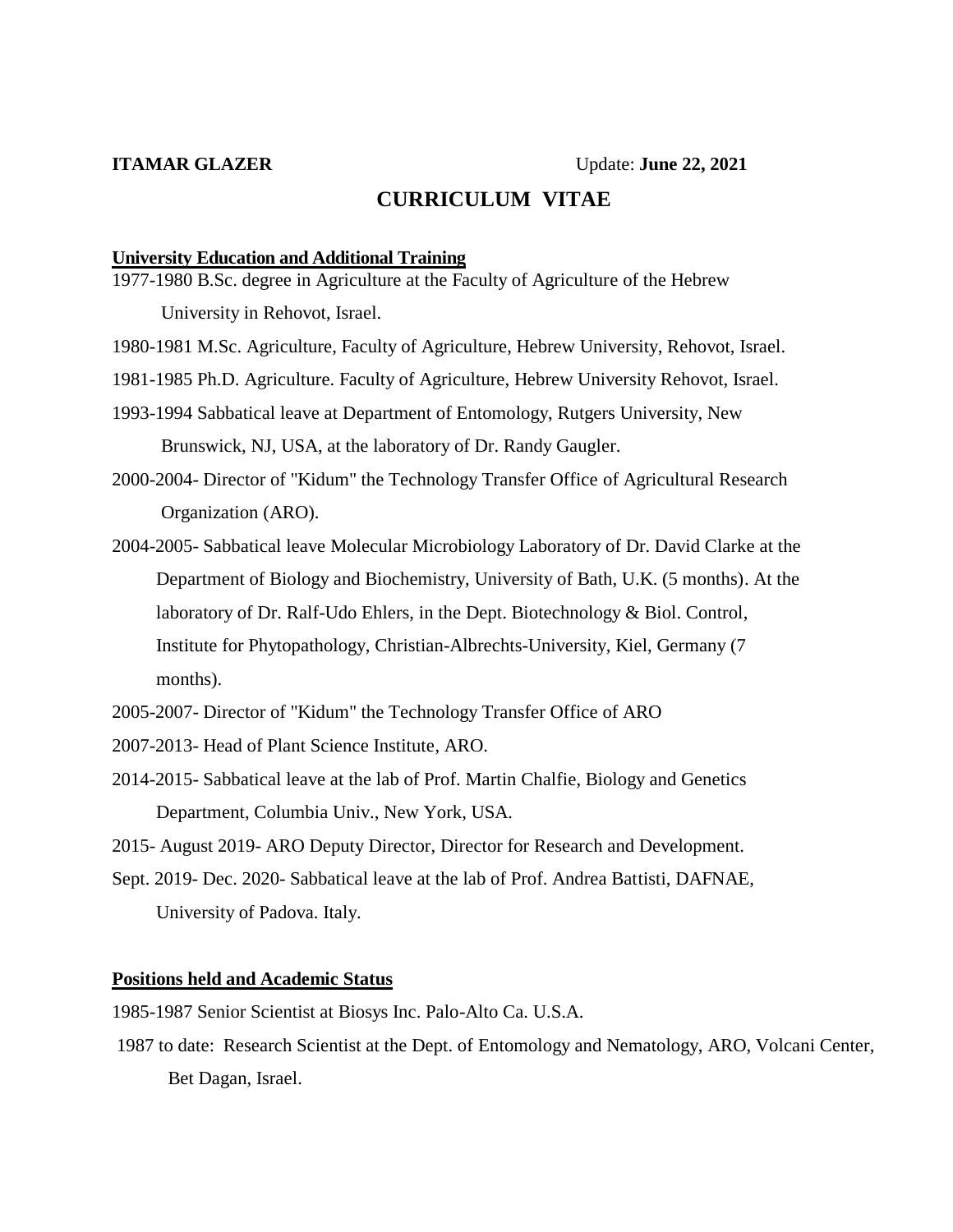- 1989 to date- External member of the Plant Protection Division at the Faculty of Agriculture, Hebrew University.
- 1990- Promoted to B level Scientist.
- 1994-1999- Head Department of Nematology.
- 1995- Promoted to A level Scientist
- 1998- Promoted to A+ level Scientist (eq. Full Professor).

# **Areas of interest and research activity**

Insect parasitic nematodes and fungi- use against pests, genetics and molecular mechanisms, ecology (mainly survival strategies under stress conditions) and biodiversity. Development of microbial control agents against economically important pests.

# **Teaching Experience**

1989: Appointed external teacher in Nematology at the Faculty of Agriculture, Hebrew University. In the courses "Nematology" (#71522), until 1994, and "Insect Pathology" (#71127), to date.

**Publications-** Total publications – over 292, of which:

Reviewed publications- 126

Book Chapters and invited reviews- 19

Books editing- 2

Patents- 3

Abstracts and oral presentations-130

Articles of non-reviewed journals - 12

# **SELECTED PUBLICATIONS**

- Samish, M., Ginsberg, H. and Glazer, I. 2005. Biological control of ticks. *Parasitology* 129: S389- S403
- Alekseev, E., Glazer, I., and Samish, M. 2005. Effect of soil texture and moisture on the activity of entomopathogenic nematodes against female *Boophilus annulatus* ticks. *Biocontrol* 51: 507-518.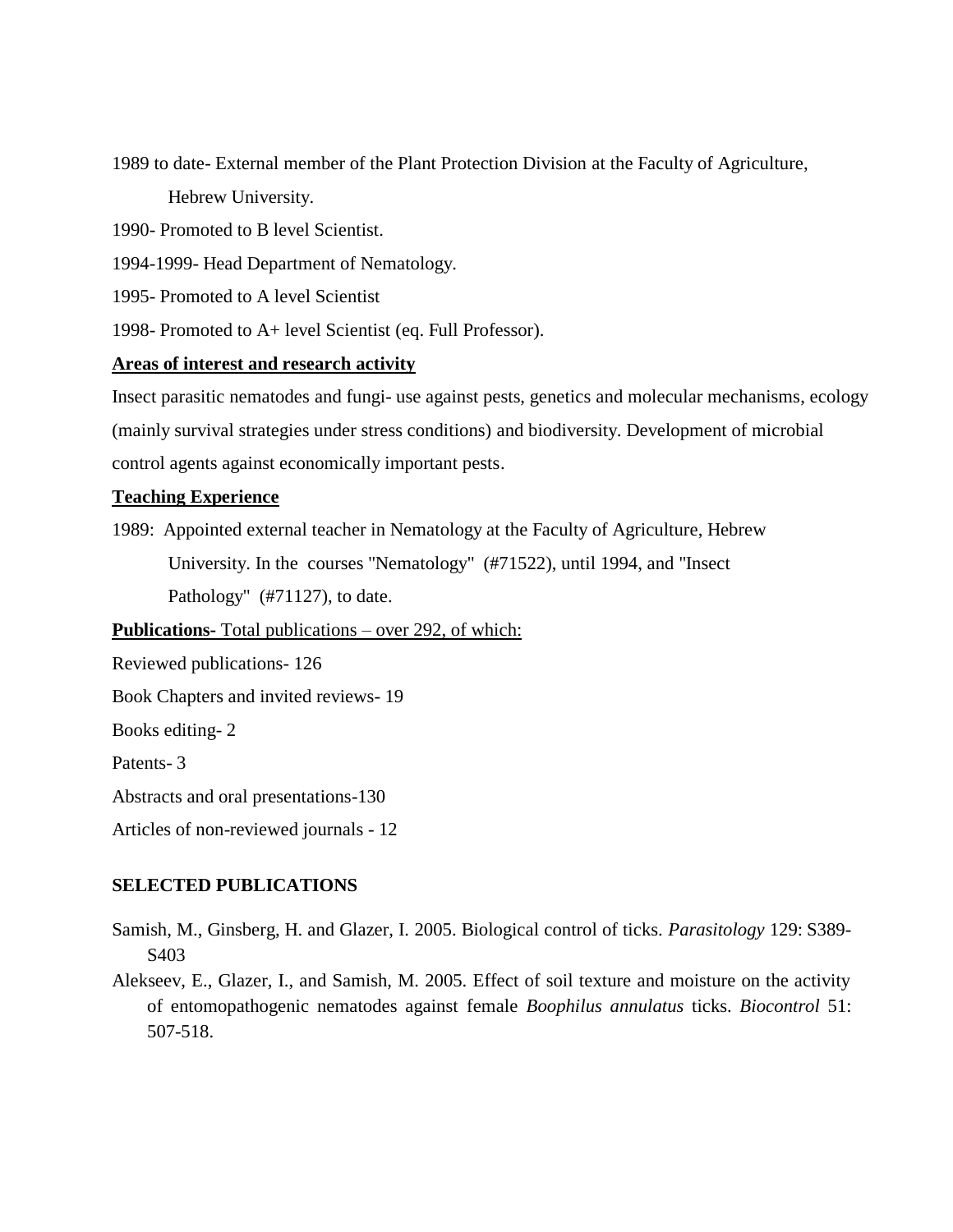- Glazer I., Eliyau M., Salame L., Nakash Y., Blumberg D. 2006. Evaluation of the Efficacy of the Entomopathogenic Nematodes *Heterorhabditis* sp. Against Sap Beetles (Coleoptera: Nitidulidae) *Biocontrol* 52: 259-270
- Gindin, G., Levski, S., Glazer, I. and Soroker V. 2006. Evaluation of the entomopathogenic fungi *Metarhizium anisopliae* and *Beauveria bassiana* against the red palm weevil, *Rhynchophorus ferrugineus*, (Coleoptera: Curculionidae)*.Phytoparasitica* 34: 370-379
- Somvanshi V., S., Koltai, H. and Glazer I. 2008. Expression of different desiccation tolerance related genes in various species of entomopathogenic nematodes.*Molecular Biochemical Parasitology* 158: *65-71*
- Joyce A., J., Brachman, O., A., Glazer I., Lango L., Schwär, G., Clarke J. D. and Bode H., B. 2008. Bacterial biosynthesis of a multipotent stilbene. *Angewandte Chimie* 47: 1942-1945.
- Gindin, G., Glazer, I., Mishoutchenko, A. and Samish, M. 2009. Entomopathogenic fungi as a potential control agent against the lesser mealworm, *Alphitobius diaperinus* in broiler houses. *BioControl* 54:549–558
- Gindin, G., Ment, D., Rot, A., Glazer, I., and Samish, M. 2009. Pathogenicity of *Metarhizium anisopliae* (Hypocreales: Clacicipitaceae) to tick eggs and the effect of egg cuticular lipids on conidia development. *Journal Medical Entomology* 46: 531-538.
- Ment, D., Gindin, V., Glazer, I., Perl, S., Dani, E. and Samish, M. 2010. The effect of temperature and relative humidity on the formation of Metarhizium anisopliae chlamydospores in tick eggs. *Fungal Biology (former Mycological Research)* 114: 49-56
- Salame, L., Glazer, I., Miqaia, N.and Chkhubianishvili, T. 2010. Characterization of new populations of entomopathogenic nematodes isolated at diverse sites across Israel. Phytoparasitica 37: 39-52.
- Salame, I. Glazer, M. T. Chubinishvilli and T. Chkhubianishvili 2010. Genetic improvement of the desiccation tolerance and host-seeking ability of the entomopathogenic nematode *Steinernema feltiae. Phytoparasitica* 38: accepted.
- Ment, D., Gindin, G., Rot, A., Soroker., V., Glazer, I., Barel, S. and Samish, M. 2010. A novel technique for evaluating the adhesion of *Metarhizium anisopliae* conidia to tick cuticle. *Biological Control*: accepted.
- Ment, D., Gindin, G., Rot, A., Soroker., V., Glazer, I., Barel, S. and Samish, M. 2009. Novel technique for quantifying adhesion of *Metarhizium anisopliae* conidia to the tick cuticle. *Applied and Environmental Microbiology* 76: 3521–3528
- Ment, D., Gindin, G., Soroker., V., Glazer, I., Rot, A. and Samish, M. 2010. *Metarhizium anisopliae* conidial responses to lipids from ticks cuticle and tick mammalian host surface. *Journal of invertebrate Pathology:* 103: 132-139
- Ment, D., Gindin, V., Glazer, I., Perl, S., Dani, E. and Samish, M. 2010. The effect of temperature and relative humidity on the formation of *Metarizium anisopliae* chlamydospores in tick eggs. *Fungal Biology (former Mycological Research)* 114: 49-56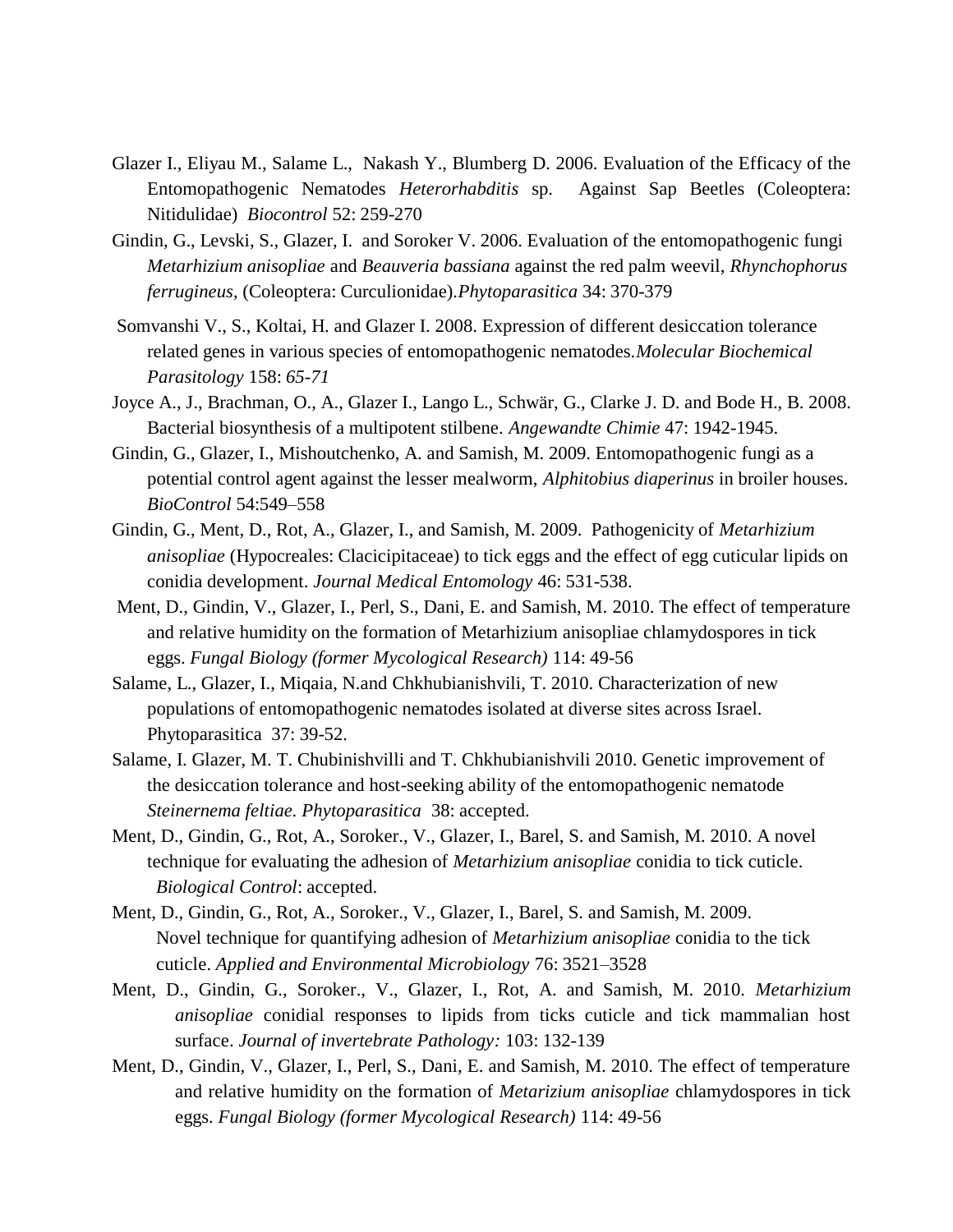- Salame, L., Glazer, I., Miqaia, N.and Chkhubianishvili, T. 2010. Characterization of new populations of entomopathogenic nematodes isolated at diverse sites across Israel. *Phytoparasitica* 38: 39-52.
- Salame, L. and Glazer, I., Chubinishvilli M.T. and Chkhubianishvili T. 2010. Genetic improvement of the desiccation tolerance and host-seeking ability of the entomopathogenic nematode *Steinernema feltiae.Phytoparasitica* 38: 359-368
- Kaaya, G. P., Samish, M., Hedimbi, M., Gindin G. and Glazer, I. 2011. Control of tick populations by spraying *Metarhizium anisopliae* conidia on cattle under field conditions. *Experimental and Applied Acarology* 55: 273-281.
- Ment, D., Belausov, E., Churchill, A. C. L., Donzelli B. G. G., Gindin, G., Glazer, I., Rot, A., S. A. Rehner, and Samish M. 2012. Resistant ticks inhibit *Metarhizium* infection prior to hemocoel invasion by reducing fungal viability on the cuticle surface. *Environmental Microbiology* 14: 1570-1583
- Wilson, J. M., Ehlers, R-U and Glazer, I. 2012. Entomopathogenic nematode foraging strategies is *Steinernema carpocapsae* really an ambush forager? *Nematology*, 14: 389-394
- Perry, N. R., Ehlers, R-U., and Glazer, I. 2012. A realistic appraisal of methods to enhance desiccation tolerance of entomopathogenic nematodes. *J. Nematology* 44:185-190.
- Rot, A. Gindin, G., Ment, D., Mishoutchenko, A. Glazer, I. and Samish, M. 2013. On-host control of the brown dog tick *Rhipicephalus sanguineus* Latreille (Acari: Ixodidae) by *Metarhizium brunneum* [\(Hypocreales:](http://en.wikipedia.org/wiki/Hypocreales) [Clavicipitaceae\)](http://en.wikipedia.org/wiki/Clavicipitaceae)*.* Veterinary Parasitology 193: 229-237.
- Ment, D., Gindin, G., Rot, A., Eshel, D., Teper-Bamnolker, P., Ben-Ze'ev I., Glazer, I., and Samish, M. 2013. Cuticular lipids and proteins role in tick susceptibility to *Metarhizium*  infection. Biocontrol Science and Technology 23: 956-967
- Moshayov A, Koltai, H., and Glazer, I. 2013. Molecular characterization of the recovery process in the entomopathogenic nematode *Heterorhabditis bacteriophora.* International Journal of Parasitology 43: 843-852.
- Samish, M. Rot, A. Ment, D., Barel, S., Glazer I. and Gindin G. 2014. Efficacy of the entomopathogenic fungus, *Metarhizium brunneum* in controlling the tick *Rhipicephalus annulatus* under field conditions. Veterinary Parasitology 206: 258-266.
- Glazer, I., Salame, L., Dvash, L., Muklada, H., Azaizeh H., Mreny, R., Markovics, A., Muklada, H., and Landau, S. Y. 2015. Effects of Tannin-Rich Host Plants on the Infection and Establishment of the Entomopathogenic Nematode Heterorhabditis bacteriophora. Journal of Invertabrate Pathology 128:31-36.
- Santhi, V S., Salame, L., Nakache Y., Koltai, H., Soroker V., Glazer, I. 2015. Attraction of entomopathogenic nematodes *Steinernema carpocapsae* and *Heterorhabditis bacteriophora* to the Red Palm Weevil *Rhynchophorus ferrugineus.* Biological Control 83: 75–81.
- Glazer, I., Salame, L., Dvash, L., Muklada, H., Azaizeh H., Mreny, R., Markovics, A., Muklada, H., and Landau, S. Y. 2015. Effects of tannin-rich host plants on the infection and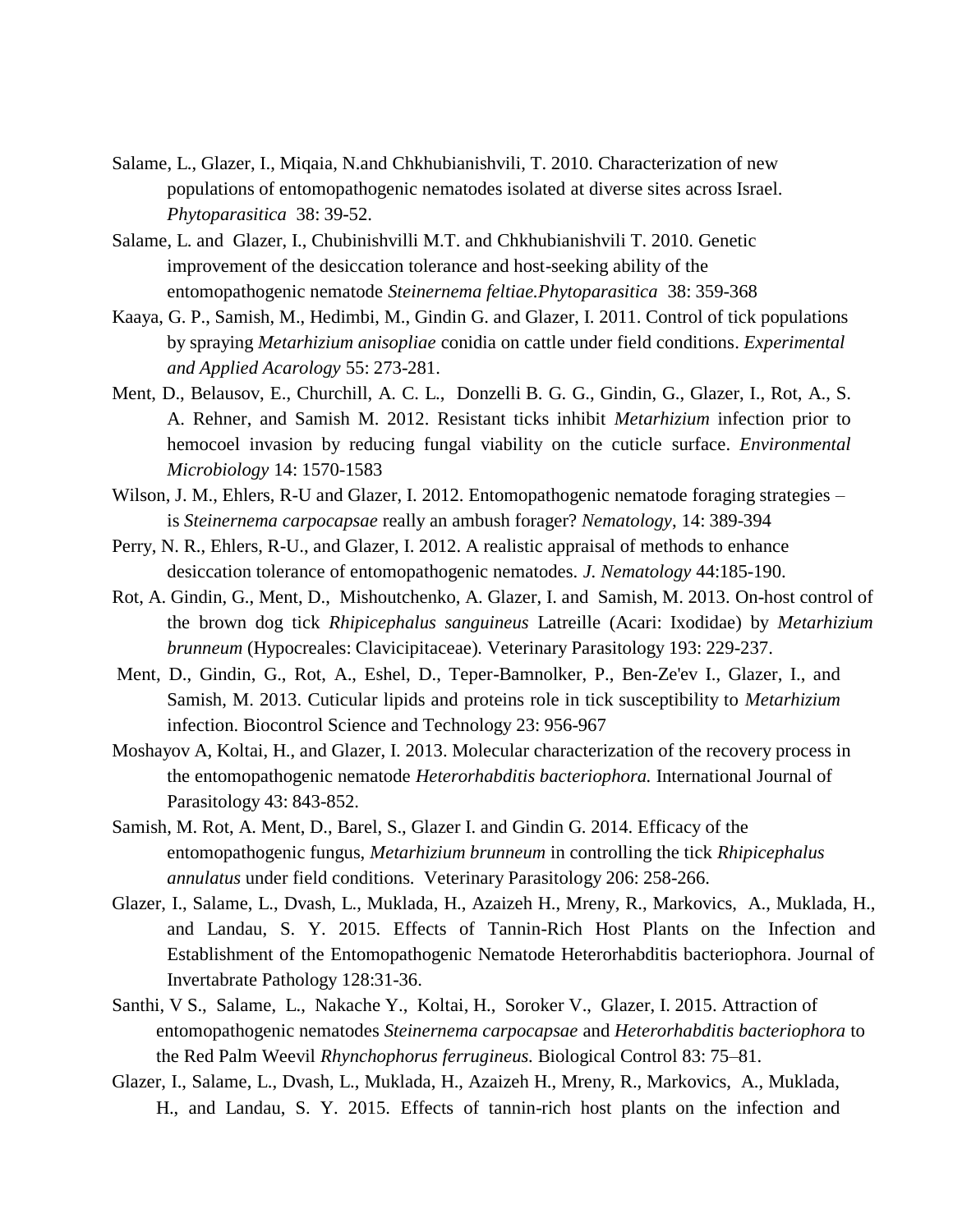establishment of the entomopathogenic nematode *Heterorhabditis bacteriophora*. Journal of Invertebrate Pathology 128: 31-36.

- Azaizeh H., Mreny, R., Markovics, A., Muklada, H., Glazer, I. and Landau, S. Y., 2015. Seasonal variation in the effects of Mediterranean plant extracts on the exsheathment kinetics of goat gastrointestinal nematode larvae. Small Ruminant Research 131:130-135.
- Salame, L. and Glazer, I. 2015. Stress avoidance: Vertical movement of entomopathogenic nematodes in response to soil moisture gradient. Phytoparasitica 43:647-655
- Yaari M., Figenbaum A., Koltai H., Salame L., Glazer I. 2015. Transcriptome analysis of desiccation and heat tolerance of entomopathogenic nematodes. International J. Parasitology 10.1016/j.ijpara.2015.08.011
- Santhi, V S., Ment D., Salame, L., Soroker V., Glazer, I. 2016. Genetic improvement of the attraction and host-seeking ability of the entomopathogenic nematodes *Steinernema carpocapsae* and *Heterorhabditis bacteriophora* to the Red Palm Weevil. Biological Control 100: 29-36
- Santhi, V. S., Salame, L., Dvash, L., Muklada, H., Azaizeh H., Mreny, Awwad., S., R., Markovics, A., Landau, S. Y. and Glazer, I., 2017. Ethanolic Extracts of *Inula viscosa*, *Salix alba* and *Quercus calliprinos*, negatively affect the development of the entomopathogenic nematode, *Heterorhabditis bacteriophora*- a model to compare GINs developmental effect. Journal of Invertebrate Pathology 128: 31–36.
- Santhi, V S., Salame, L., Muklada, H., Azaizeh H., Awwad, S., Haj-Zaroubic, M., Landau, S. Y. and Glazer, I., 2019. Toxicity of phenolic compounds to entomopathogenic nematodes: A case study with Heterorhabditis bacteriophora exposed to lentisk (*Pistacia lentiscus*) extracts and their chemical components. Journal of Invertebrate Pathology 160: 43–53

Landau S-Y., Santhi V S., Glazer, I., Salame, L., Muklada, Haj-Zaroubi M., Awwad, S., Markovics, A. and Aziza H., 2019. Can an entomopathogenic nematode serve, by proxy to strongyles, in assessing the anthelmintic effects of phenolic compounds?

Experimental Parasitology 209: 107811

Levy, N., Faigenboim, A., Salame, L., Molina, C., Ehlers, R-U, Glazer, I. and Ment, D. 2020. Characterization of the phenotypic and genotypic tolerance to abiotic stresses of natural populations of *Heterorhabditis bacteriophora*. Scientific Reports, <https://doi.org/10.1038/s41598-020-67097-0>

Samish, M., Rot A., Gindin, G., Ment, D., Behar, A. and Glazer, I. 2020. Biocontrol of the cat flea,

*Ctenocephalides felis,* by entomopathogenic nematodes and fungi. Biological Control 149:

104301 <https://doi.org/10.1016/j.biocontrol.2020.104301>